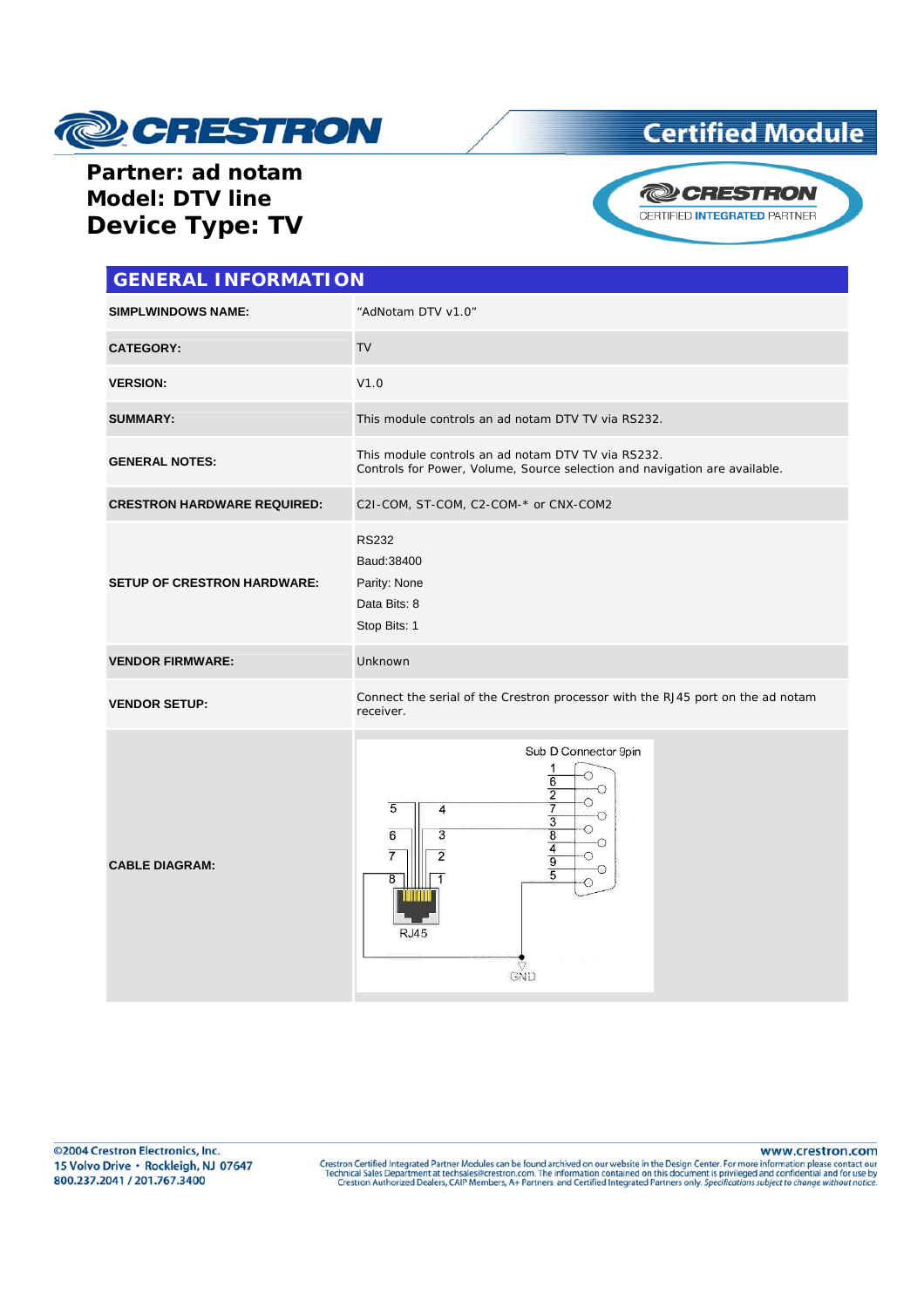

### **Certified Module**

### **Partner: ad notam Model: DTV line Device Type: TV**



## **CONTROL:**

| Power_ <on off="" toggle=""></on> | D | Pulse to turn the display on or off.                        |
|-----------------------------------|---|-------------------------------------------------------------|
| Turn_Volume_Up                    | D | Pulse to raise the volume.                                  |
| Turn_Volume_Down                  | D | Pulse to lower the volume.                                  |
| Toggle_Mute                       | D | Pulse to toggle the mute status.                            |
| Select_Digit_x                    | D | Pulse to select digit x. range x: 0 - 9                     |
| Select_CH-                        | D | Pulse to lower the channel number.                          |
| Select_CH+                        | D | Pulse to raise the channel number.                          |
| Channel_List                      | D | Pulse to display the channel list.                          |
| Select_Up_Arrow                   | D | Pulse to select the up arrow.                               |
| <b>Select_Down_Arrow</b>          | D | Pule to select the down arrow.                              |
| Select_Left_Arrow                 | D | Pulse to select the left arrow.                             |
| Select_Right_Arrow                | D | Pulse to select the right arrow.                            |
| Select_OK                         | D | Pulse to select OK.                                         |
| Menu_Input_Select                 | D | Pulse to select the input menu and to cycle between inputs. |
| Select_ATV_Tuner_Input            | D | Pulse to select the ATV turner input.                       |
| Select_DTV_Tuner_Input            | D | Pulse to select the DTV tuner input.                        |
| Select_Composite_Input            | D | Pulse to select the composite input.                        |
| Select_SVideo_Input               | D | Pulse to select the S-Video input.                          |
| Select_RGB_Input                  | D | Pulse to select RGB input.                                  |
| Select_Component_Input            | D | Pulse to select the component input.                        |
| Select_HDMI_Input                 | D | Pulse to select HDMI input.                                 |
| Select_Menu                       | D | Pulse to select the Menu.                                   |
| Exit                              | D | Pulse to exit the menu.                                     |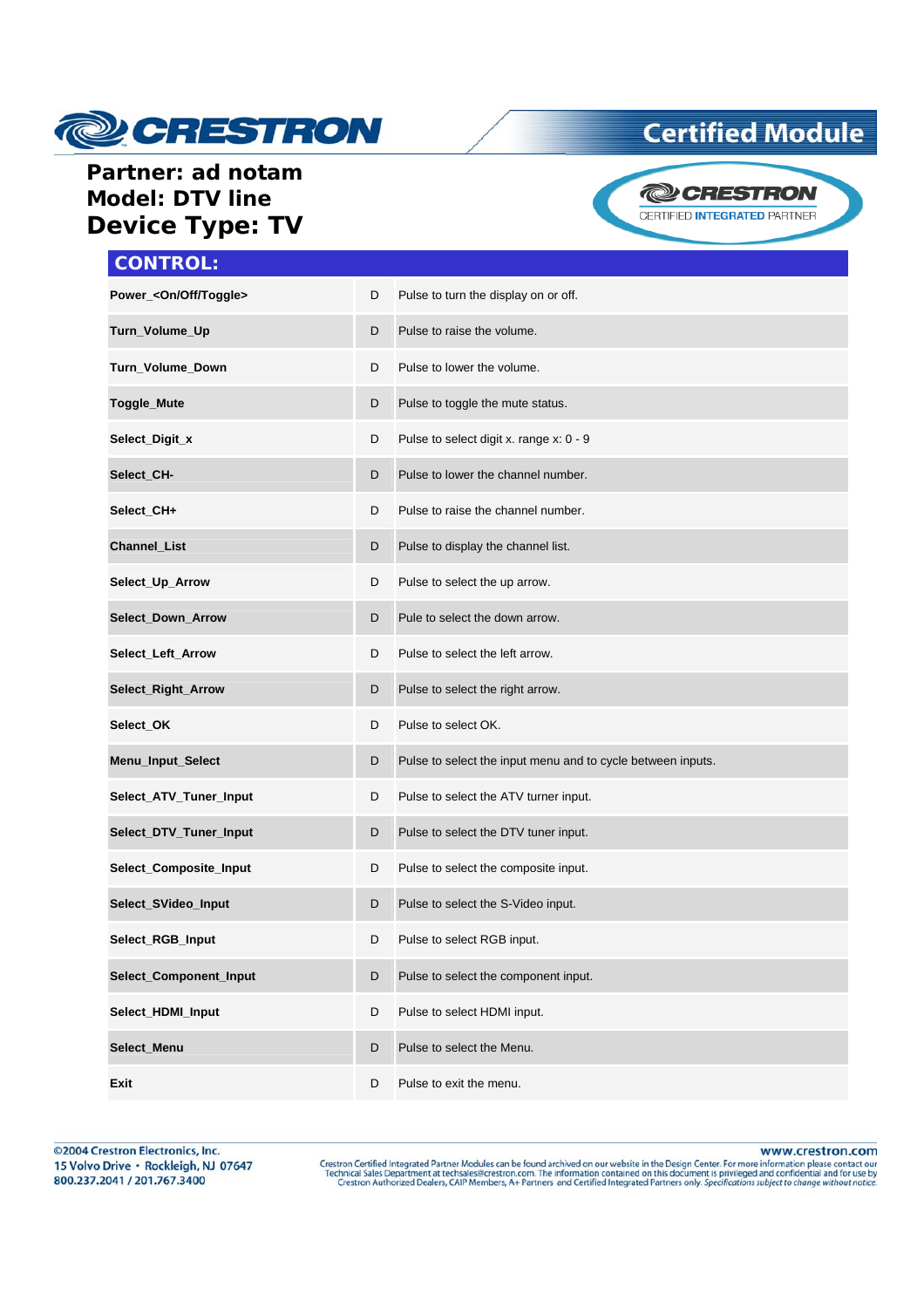

## **Certified Module**

### Partner: ad notam **Model: DTV line Device Type: TV**

**@CRESTRON** CERTIFIED INTEGRATED PARTNER

| Select_Previous_Key      | D  | Pulse to select the previous selected channel.         |
|--------------------------|----|--------------------------------------------------------|
| Select_Sleep_Mode        | D  | Pulse to select sleep mode.                            |
| Select Zoom              | D  | Pulse to select zoom mode.                             |
| Select_Subtitles         | D. | Pulse to select subtitles.                             |
| Select_Guide             | D  | Pulse to select the guide.                             |
| Red_Key                  | D  | Pulse to select the red key.                           |
| Green_Key                | D  | Pulse to select the green key.                         |
| Yellow_Key               | D  | Pulse to select the yellow key.                        |
| <b>Blue_Key</b>          | D  | Pulse to select the blue key.                          |
| Select_On_Screen_Display | D  | Pulse to select on screen display.                     |
| <b>FromDevice</b>        | S  | Serial data signal to be routed from a 2 way com port. |

| <b>FEEDBACK:</b>               |   |                                                   |
|--------------------------------|---|---------------------------------------------------|
| Power Is < On/Off>             | D | Goes high to indicate the current power status.   |
| Volume_Up_Is_Selected          | D | Goes high to indicate that the volume went up.    |
| <b>Volume Down Is Selected</b> | D | Goes high to indicate that the volume went down.  |
| Audio_Is_Muted                 | D | Goes high to indicate that volume is muted.       |
| Ch <sub>0_Is_Selected</sub>    | D | Goes high to indicate that Channel 0 is selected. |
| Ch1_Is_Selected                | D | Goes high to indicate that Channel 1 is selected. |
| Ch <sub>2</sub> Is Selected    | D | Goes high to indicate that Channel 2 is selected. |
| Ch3 Is Selected                | D | Goes high to indicate that Channel 3 is selected. |
| Ch4 Is Selected                | D | Goes high to indicate that Channel 4 is selected. |
| Ch5_Is_Selected                | D | Goes high to indicate that Channel 5 is selected. |
| Ch6 Is Selected                | D | Goes high to indicate that Channel 6 is selected. |
| Ch7 Is Selected                | D | Goes high to indicate that Channel 7 is selected. |

©2004 Crestron Electronics, Inc. 15 Volvo Drive · Rockleigh, NJ 07647 800.237.2041 / 201.767.3400

www.crestron.com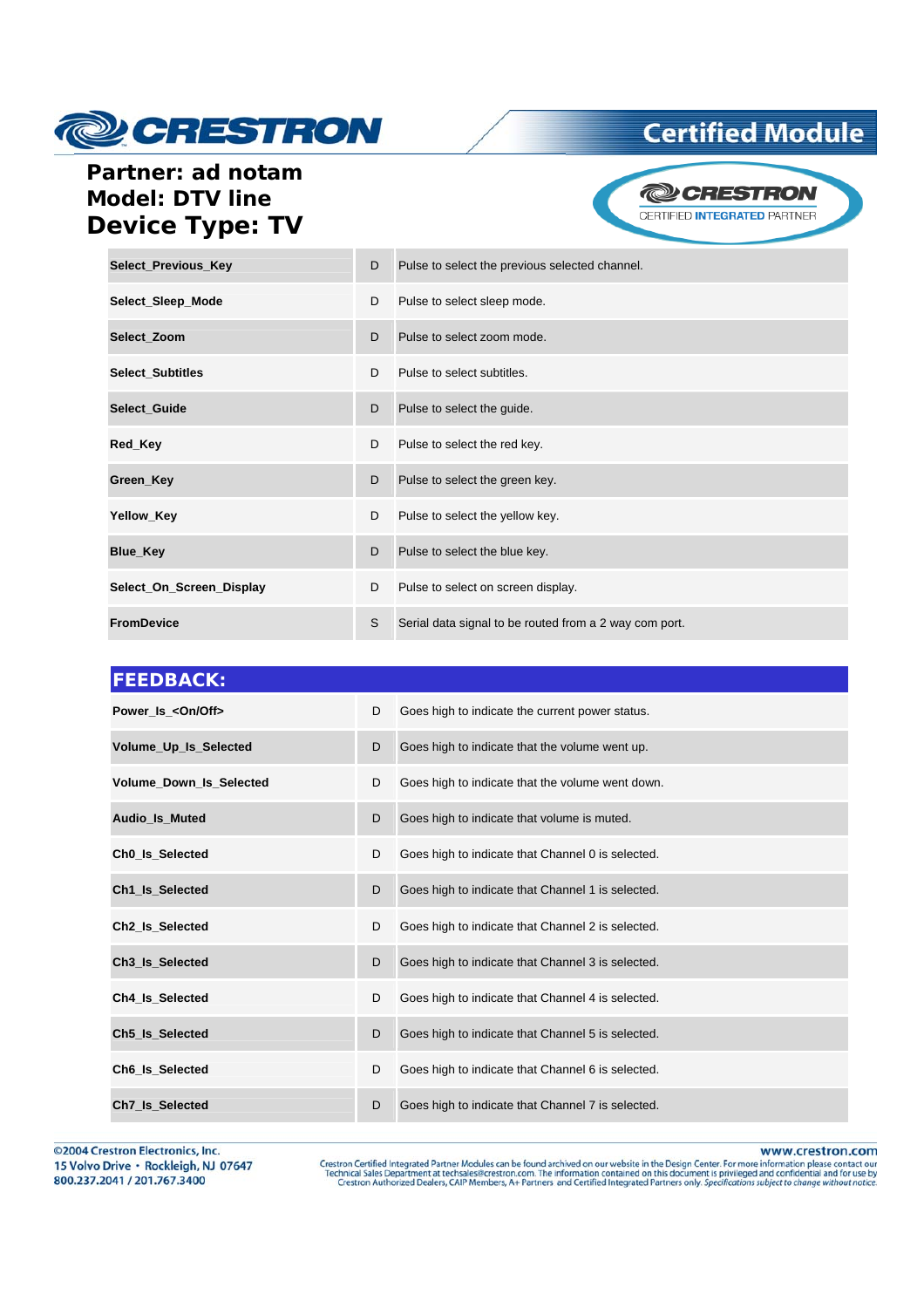# **@CRESTRON**

## **Certified Module**

#### Partner: ad notam **Model: DTV line Device Type: TV**



| Ch8_ls_Selected              | D | Goes high to indicate that Channel 8 is selected.        |
|------------------------------|---|----------------------------------------------------------|
| Ch9 Is Selected              | D | Goes high to indicate that Channel 9 is selected.        |
| Channel_List_Is_Selected     | D | Goes high to indicate that the Channel list is selected. |
| Up_Button_Is_Selected        | D | Goes high to indicate that the up button is selected.    |
| Down_Button_Is_Selected      | D | Goes high to indicate that the down button is selected.  |
| Left_Button_Is_Selected      | D | Goes high to indicate that the left button is selected.  |
| Right_Button_Is_Selected     | D | Goes high to indicate that the right button is selected. |
| OK_Is_Selected               | D | Goes high to indicate that the OK button is selected.    |
| Menu_Input_Is_Selected       | D | Goes high to indicate that the menu input is selected.   |
| Input_ATV_Tuner_Is_Selected  | D | Goes high to indicate that input ATV Tuner is selected.  |
| Input_DTV_Tuner_Is_Selected  | D | Goes high to indicate that input DTV Tuner is selected.  |
| Input_Composite_Is_Selected  | D | Goes high to indicate that input composite is selected.  |
| Input_SVideo_Is_Selected     | D | Goes high to indicate that input SVideo is selected.     |
| Input_RGB_Is_Selected        | D | Goes high to indicate that input RGB is selected.        |
| Input_Component2_Is_Selected | D | Goes high to indicate that input Component2 is selected. |
| Input_HDMI_Is_Selected       | D | Goes high to indicate that input HDMI is selected.       |
| Menu_Is_Selected             | D | Goes high to indicate that the Menu is selected.         |
| Exit_Is_Selected             | D | Goes high to indicate that Exit is selected.             |
| Sleep Mode Is Selected       | D | Goes high to indicate that Sleep mode is selected.       |
| Zoom_Is_Selected             |   | Goes high to indicate that zoom is selected.             |
| Subtitle Key Is Selected     | D | Goes high to indicate that Subtitle is selected.         |
| Red_Key_is_Selected          | D | Goes high to indicate that the red key is selected.      |
| Green_Key_is_Selected        | D | Goes high to indicate that the green key is selected.    |
| Yellow Key is Selected       | D | Goes high to indicate that the Yellow key is selected.   |